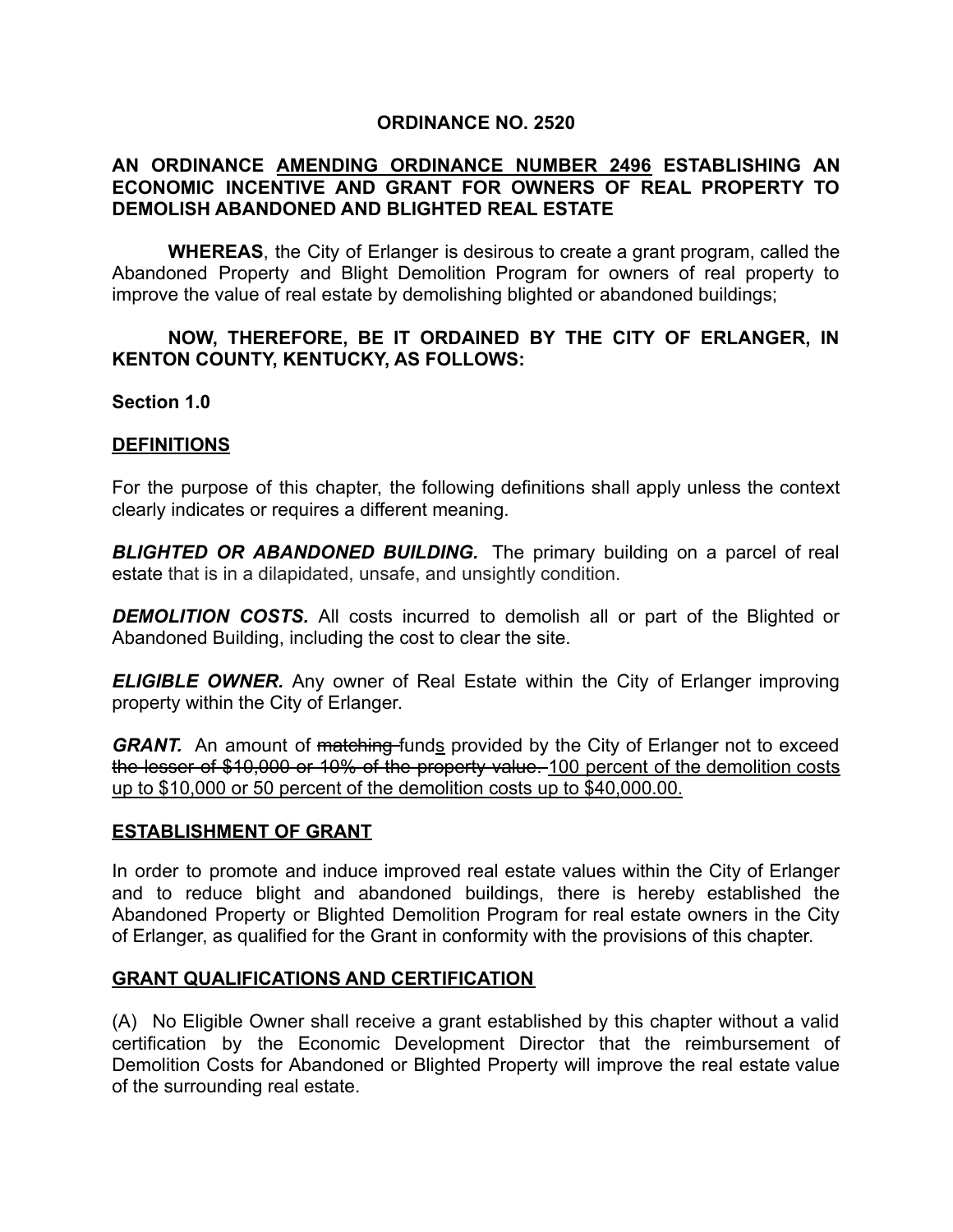(B) An Eligible Owner may qualify for a Grant established in this chapter by submitting a written application for it to the city with all the information required by the city, which shall include, without limitation:

- (1) Information about the ownership of the Real Estate including providing a copy of the Deed;
- (2) The Receipts for Demolition Costs;
- (3) An explanation for how the demolition meets any of the following factors:
	- a. Directly increase future revenue/job creation in the City of Erlanger.
	- b. Significantly decrease blight within the City of Erlanger.
	- c. The demolition will significantly increase the property tax value.

(C) An application for Grant established in this chapter shall be reviewed by the Mayor, City Administrative Officer, and the Economic Development Director of the city for completeness, accuracy and compliance with this chapter; but the Economic Development Director shall certify that said Grant will benefit the citizens of Erlanger and improve the property values of the City of Erlanger.

(D) An application shall be submitted with a plan, including purpose of the demolition, use of the property after the demolition, and marketing strategy.

# **REIMBURSEMENT OF EXPENSES PURSUANT TO THE GRANT**

The Eligible Owner shall submit documentation satisfying the City of Erlanger Economic Director, showing proof of the Demolition Costs and the City of Erlanger shall reimburse said costs, up to \$10,000 or 10% of the new property value. 100 percent of the demolition costs up to \$10,000 or 50 percent of the demolition costs up to \$40,000.00. The costs shall be reimbursed prior to reconstruction and once the demolition is complete.

# **Section 2.0**

The provisions of this ordinance are severable; and the invalidity of any provision of this ordinance shall not affect the validity of any other provision thereof; and such other provisions shall remain in full force and effect if they remain valid in the absence of those provisions determined to be invalid.